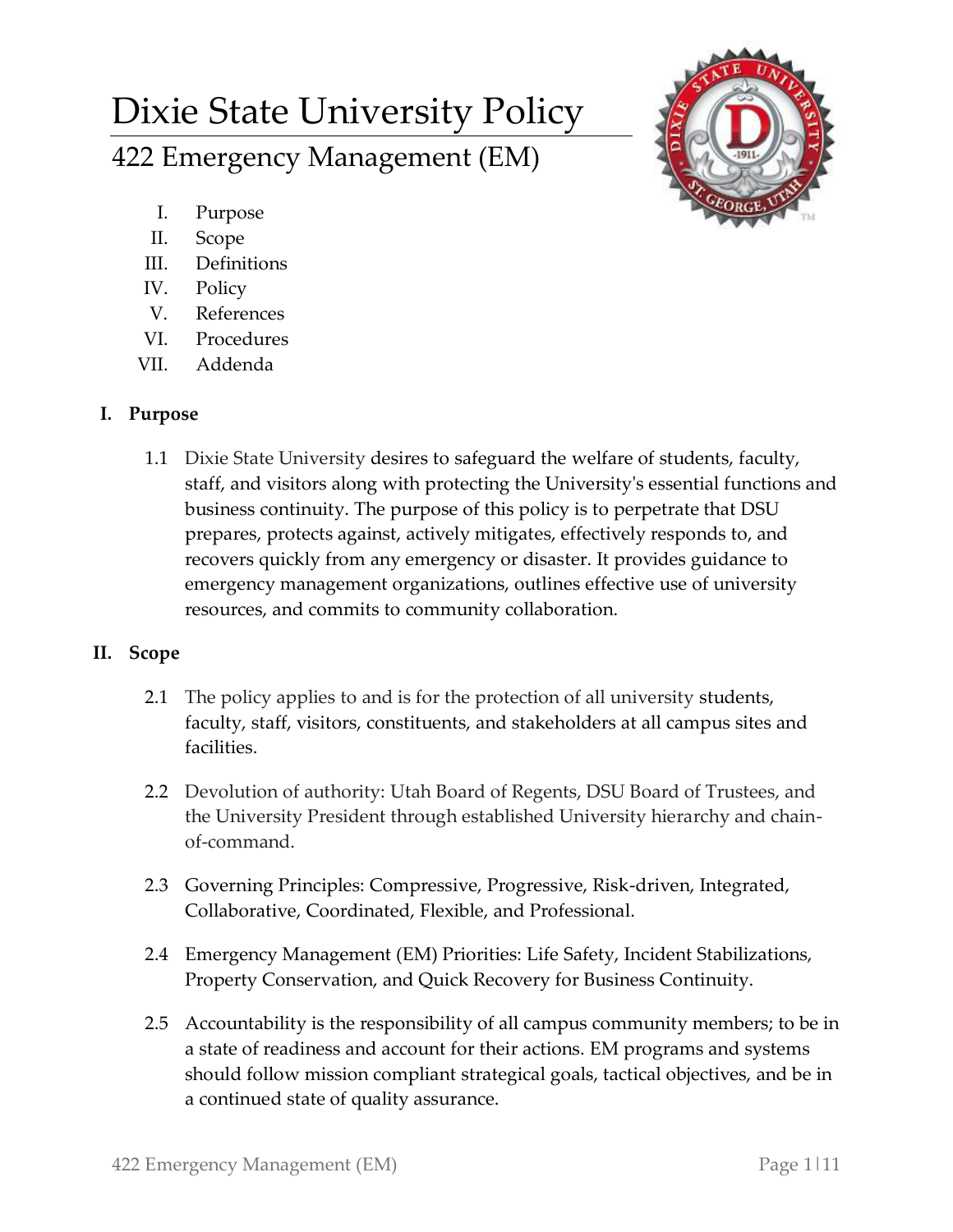2.6 As part of the US National Strategy for Homeland Security, DSU will use and follow the National Response Framework (NRF).

#### **III. Definitions**

- 3.1 *Agency:* A division of government with a specific function offering a particular kind of assistance. In the Incident Command System, agencies are defined either as jurisdictional (having statutory responsibility for incident management) or as assisting or cooperating (providing resources or other assistance). Governmental organizations are most often in charge of an incident although in certain circumstances private-sector organizations may be included. Additionally, nongovernmental organizations may be included to provide support.
- 3.2 *All-Hazards:* Describing an incident, natural or manmade, that warrants action to protect life, property, environment, and public health or safety, and to minimize disruptions of government, social, or economic activities.
- 3.3 *CERT:* Community Emergency Response Team is a volunteer campus entity that may be deployed in times of emergencies and is trained in basic disaster response, medical operations, fire safety, light search and rescue, disaster psychology, and team organization.
- 3.4 *Chain of Command:* The orderly line of authority within the ranks of the incident management organization.
- 3.5 *Command***:** The act of directing, ordering, or controlling by virtue of explicit statutory, regulatory, or delegated authority.
- 3.6 *Community Preparedness Guide:* A guide for university stakeholders to prepare for emergencies or disasters.
- 3.7 *Continuity of Operations:* An effort within individual organizations to ensure that Primary Mission Essential Functions continue to be performed during a wide range of emergencies.
- 3.8 *Coordinate***:** To advance an analysis and exchange of information systematically among principals who have or may have a need to know certain information to carry out specific incident management responsibilities.
- 3.9 *Crisis***:** A situation that may jeopardize the institution's human and physical resources and the organization's ability to conduct business.
- 3.10 *DEAS***:** Dixie Emergency Alert System is an extensive system that allows for quick emergency notifications and instructions to be made to the campus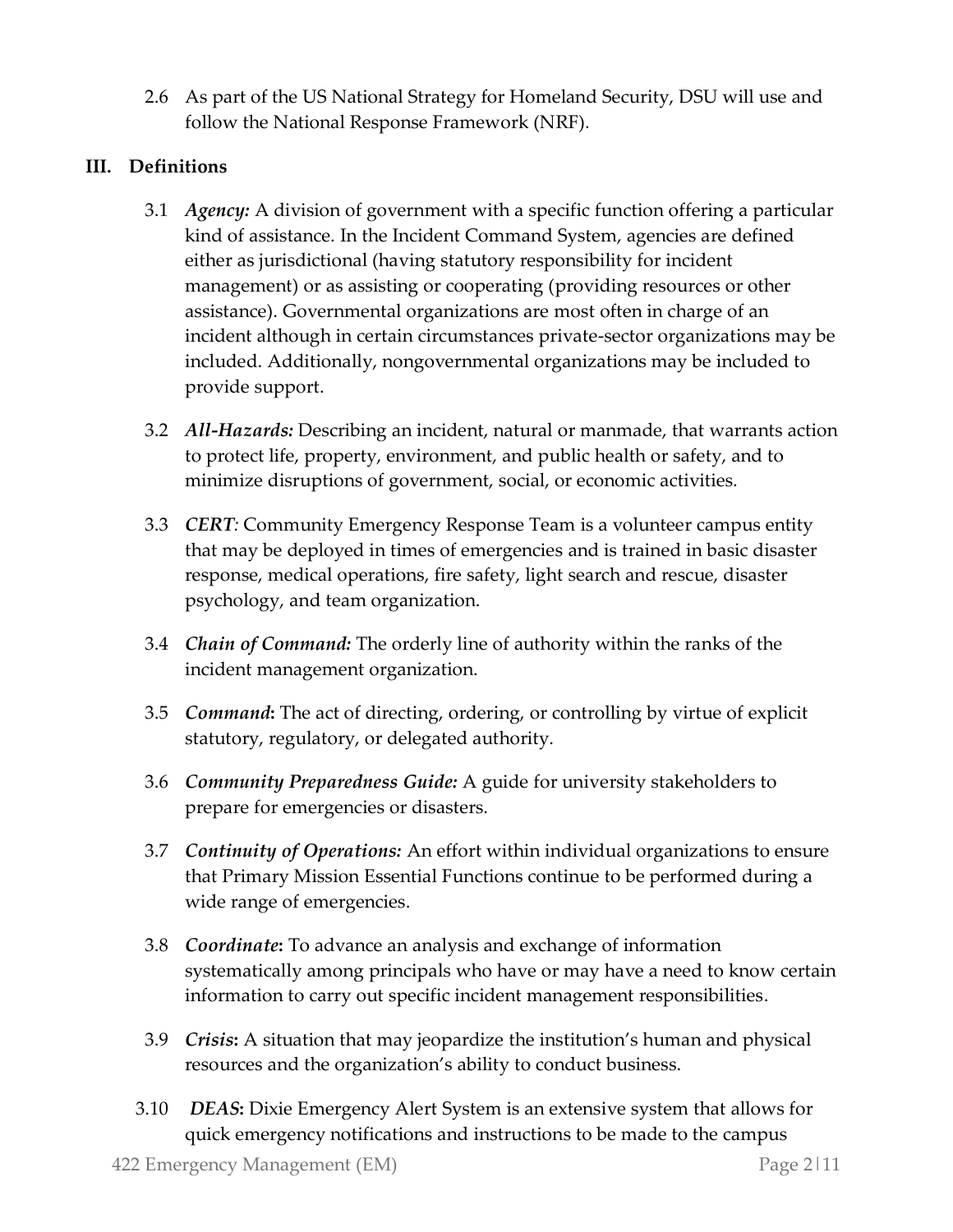community via the university website, email, cellular and landline phones, text message, digital bulletin boards, and alerts pushed to campus commuters.

- 3.11 *Disaster***:** An event that causes catastrophic damage or loss of life. An official designation intended to declare that normal university functions and operations are interrupted and resources are unable to meet the demands resulting from the event. The University President or designee can declare a state of disaster.
- 3.12 *Emergency Alert Team***:** A team made up of strategic DSU employees who have the authority and use a decision protocol matrix when deciding to utilize the emergency alert system.
- 3.13 *Emergency:* Any incident, whether natural or manmade, that requires responsive action to protect life or property. Under the Robert T. Stafford Disaster Relief and Emergency Assistance Act, an emergency means any occasion or instance for which, in the determination of the President, Federal assistance is needed to supplement State and local efforts and capabilities to save lives and to protect property and public health and safety, or to lessen or avert the threat of a catastrophe in any part of the United States.
- 3.14 *Emergency Operations Center (EOC):* The physical location at which the coordination of information and resources to support incident management activities (on-scene operations) normally takes place. An EOC may be a temporary facility or may be located in a more central or permanently established facility, perhaps at a higher level of organization within a jurisdiction. EOCs may be organized by major functional disciplines (e.g., fire, law enforcement, medical services), by jurisdiction (e.g., federal, state, regional, tribal, city, county), or by some combination thereof.
- 3.15 *Emergency Operation Team:* The group comprised of key emergency management personnel or units identified in the EOP.
- 3.16 *Emergency Operations Plan (EOP):* An ongoing plan for responding to a wide variety of potential hazards.
- 3.17 *Emergency Procedures***:** A plan and/or guide to follow in general order and/or manner in response to an emergency event.
- 3.18 *Evacuation:* The organized, phased, and supervised withdrawal, dispersal, or removal of civilians from dangerous or potentially dangerous areas, and their reception and care in safe areas.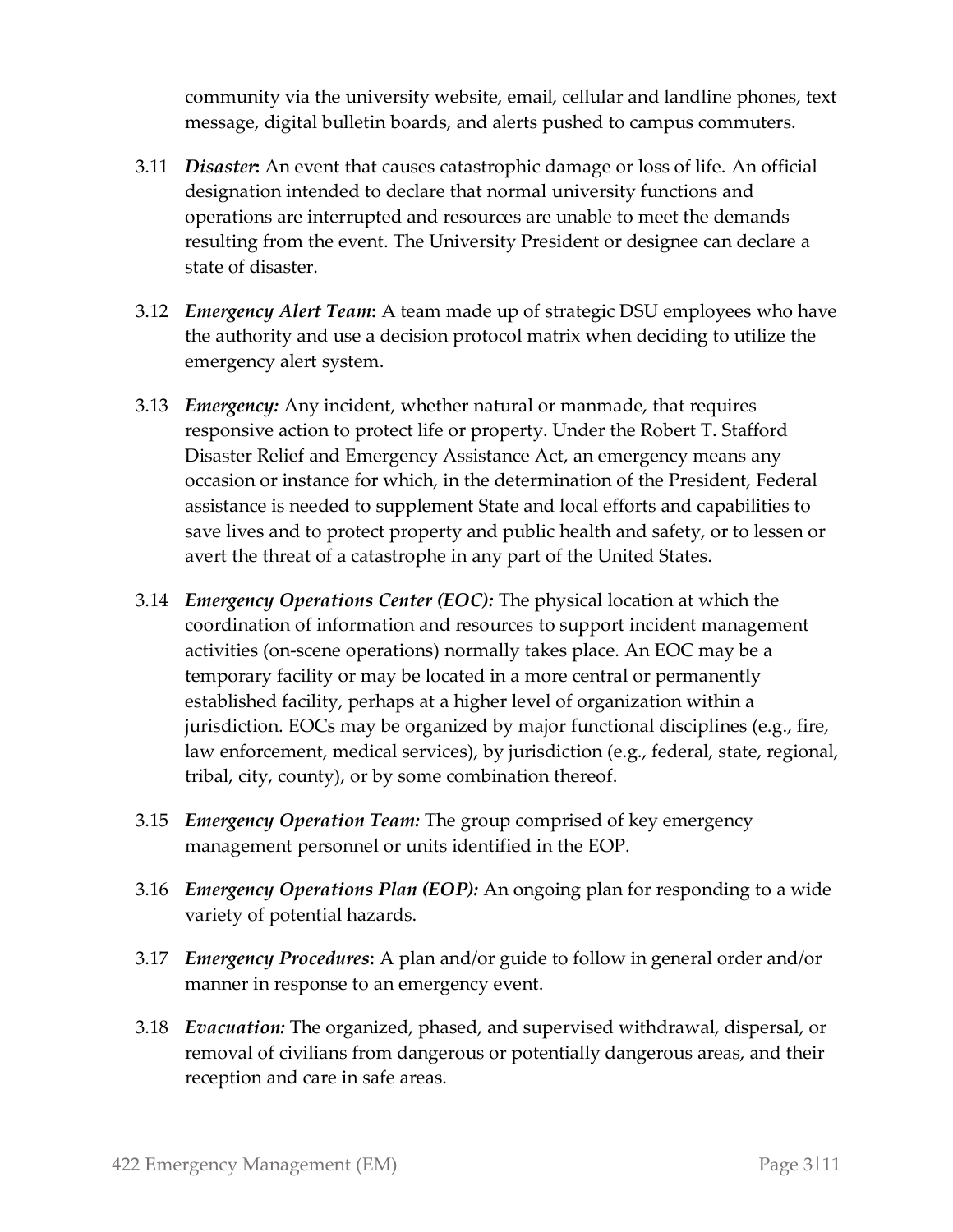- 3.19 *Hazard:* Something that is potentially dangerous or harmful, often the root cause of an unwanted outcome.
- 3.20 *Incident:* An occurrence, natural or manmade, that requires a response to protect life or property. Incidents can, for example, include major disasters, emergencies, terrorist attacks, terrorist threats, civil unrest, wildland and urban fires, floods, hazardous materials spills, nuclear accidents, aircraft accidents, earthquakes, hurricanes, tornadoes, tropical storms, tsunamis, war-related disasters, public health and medical emergencies, and other occurrences requiring an emergency response.
- 3.21 *Incident Commander (IC):* The individual responsible for all incident activities, including the development of strategies and tactics and the ordering and release of resources. The IC has overall authority and responsibility for conducting incident operations and is responsible for the management of all incident operations at the incident site.
- 3.22 *Incident Command System (ICS):* A standardized on-scene emergency management construct specifically designed to provide an integrated organizational structure that reflects the complexity and demands of single or multiple incidents, without being hindered by jurisdictional boundaries. ICS is the combination of facilities, equipment, personnel, procedures, and communications operating within a common organizational structure, designed to aid in the management of resources during incidents. It is used for all kinds of emergencies and is applicable to small as well as large and complex incidents. ICS is used by various jurisdictions and functional agencies, both public and private, to organize field-level incident management operations.
- 3.23 *Mitigation:* Activities providing a critical foundation in the effort to reduce the loss of life and property from natural and/or manmade disasters by avoiding or lessening the impact of a disaster and providing value to the public by creating safer communities. Mitigation seeks to fix the cycle of disaster damage, reconstruction, and repeated damage. These activities or actions, in most cases, will have a long-term sustained effect.
- 3.24 *Mutual Aid:* Written or oral agreement between and among agencies/organizations and/or jurisdictions that provides a mechanism to quickly obtain emergency assistance in the form of personnel, equipment, materials, and other associated services. The primary objective is to facilitate rapid, short-term deployment of emergency support prior to, during, and/or after an incident.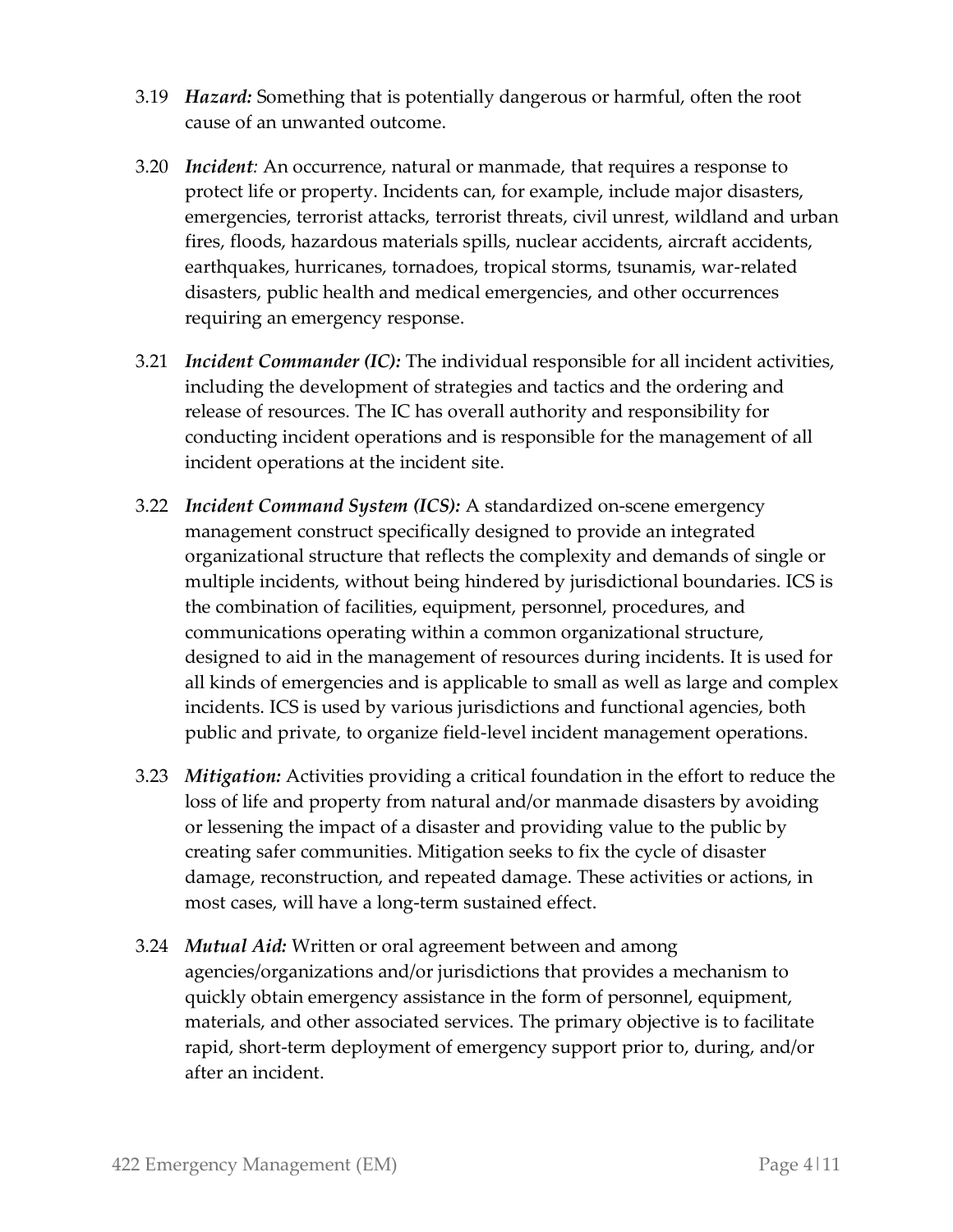- 3.25 *National Incident Management System:* A set of principles that provides a systematic, proactive approach guiding government agencies at all levels, nongovernmental organizations, and the private sector to work seamlessly to prevent, protect against, respond to, recover from, and mitigate the effects of incidents, regardless of cause, size, location, or complexity, in order to reduce the loss of life or property and harm to the environment.
- 3.26 *National Response Framework***:** A guide to how the United States conducts allhazards response.
- 3.27 *Personal Responsibility:* The obligation to be accountable for one's actions.
- 3.28 *Preparedness:* A continuous cycle of planning, organizing, training, equipping, exercising, evaluating, and taking corrective action in an effort to ensure effective coordination during incident response. Within the National Incident Management System, preparedness focuses on the following elements: planning, procedures and protocols, training and exercises, personnel qualification and certification, and equipment certification.
- 3.29 *Prevention:* Actions to avoid an incident or to intervene to stop an incident from occurring. Prevention involves actions to protect lives and property. It involves applying intelligence and other information to a range of activities that may include such countermeasures as deterrence operations, heightened inspections, improved surveillance and security operations, investigations to determine the full nature and source of the threat, public health and agricultural surveillance and testing processes, immunizations, isolation, or quarantine; and, as appropriate, specific law enforcement operations aimed at deterring, preempting, interdicting, or disrupting illegal activity and apprehending potential perpetrators and bringing them to justice.
- 3.30 *Recovery:* The development, coordination, and execution of service-and-siterestoration plans; the reconstitution of government operations and services; individual, private-sector, nongovernmental, and public assistance programs to provide housing and to promote restoration; long-term care and treatment of affected persons; additional measures for social, political, environmental, and economic restoration; evaluation of the incident to identify lessons learned; post incident reporting; and development of initiatives to mitigate the effects of future incidents.
- 3.31 *Resources:* Personnel and major items of equipment, supplies, and facilities available or potentially available for assignment to incident operations and for which status is maintained. Resources are described by kind and type and may be used in operational support or supervisory capacities at an incident or at an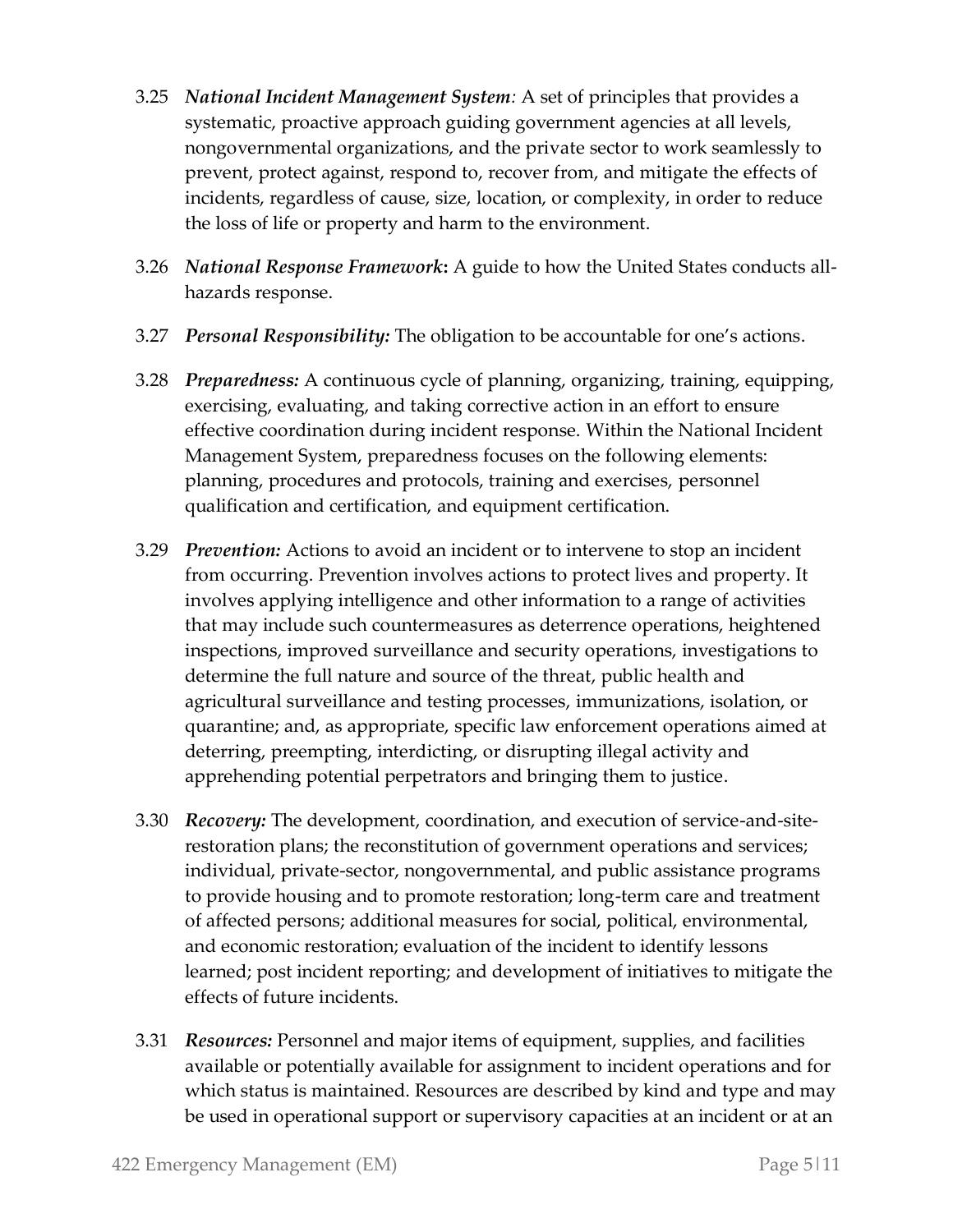Emergency Operations Center.

- 3.32 *Response:* Activities that address the short-term, direct effects of an incident. Response includes immediate actions to save lives, protect property, and meet basic human needs. Response also includes the execution of emergency operations plans and of mitigation activities designed to limit the loss of life, personal injury, property damage, and other unfavorable outcomes. As indicated by the situation, response activities include applying intelligence and other information to lessen the effects or consequences of an incident; increased security operations; continuing investigations into nature and source of the threat; ongoing public health and agricultural surveillance and testing processes; immunizations, isolation, or quarantine; and specific law enforcement operations aimed at preempting, interdicting, or disrupting illegal activity, and apprehending actual perpetrators and bringing them to justice.
- 3.33 *Span of Control:* The number of resources for which a supervisor is responsible, usually expressed as the ratio of supervisors to individuals. Under the National Incident Management System, an appropriate span of control is between 1:3 and 1:7, with optimal being 1:5, or between 1:8 and 1:10 for many large-scale law enforcement operations.
- 3.34 *Standard Operating Guidelines:* A set of instructions having the force of a directive, covering those features of operations which lend themselves to a definite or standardized procedure without loss of effectiveness.
- 3.35 *Standard Operating Procedure:* A complete reference document or an operations manual that provides the purpose, authorities, duration, and details for the preferred method of performing a single function or a number of interrelated functions in a uniform manner.
- 3.36 *Strategy:* The general plan or direction selected to accomplish incident objectives.
- 3.37 *Tactics:* The deployment and directing of resources on an incident to accomplish the objectives designated by strategy.
- 3.38 *Threat:* Natural or manmade occurrence, individual, entity, or action that has or indicates the potential to harm life, information, operations, the environment, and/or property.
- 3.39 *Unified Command (UC):* An Incident Command System application used when more than one agency has incident jurisdiction or when incidents cross political jurisdictions. Agencies work together through the designated members of the UC, often the senior persons from agencies and/or disciplines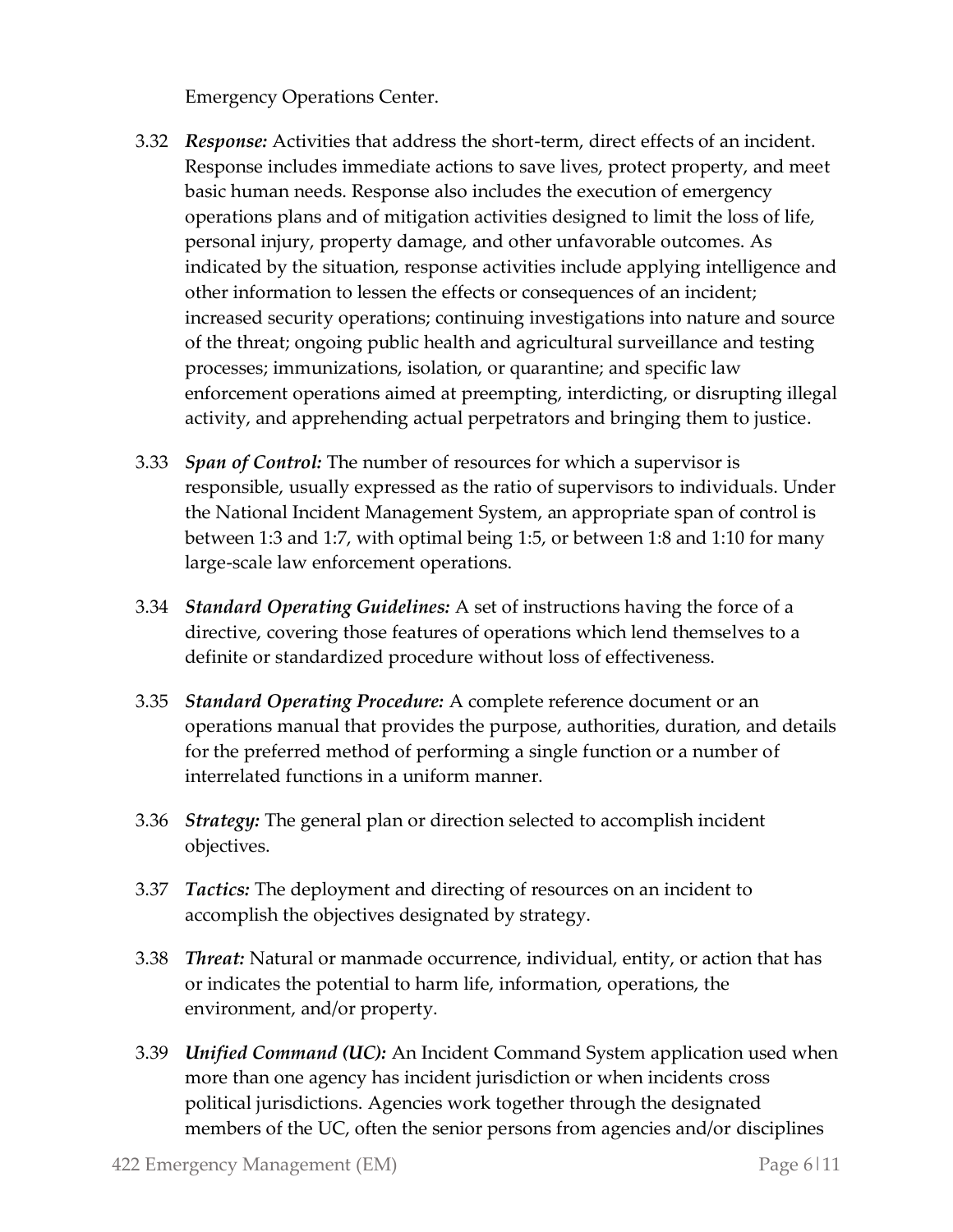participating in the UC, to establish a common set of objectives and strategies and a single Incident Action Plan.

#### **IV. Policy**

- 4.1 It is the DSU Emergency Management goal to protect its human and physical assets and ensure continued operations before, during, and after all manner of emergencies, whether natural, manmade, or technological, by implementing appropriate emergency management policies, plans, guidelines, and procedures designed to ensure the University's ability to effectively prepare for, respond to, and recover from emergencies.
- 4.2 The University's objective is to be a comprehensive, whole community, with an all-hazards approach, and inclusive by using the phases of Emergency Management. It the responsibility of the entire campus community to understand and collaborate with preparedness, mitigation, response, and recover for any emergency or disaster.
- 4.3 The following EM policy phases, cycles, elements, procedures, roles, and responsibilities is established as part of this policy. They must be continually evaluated, developed, exercised, and maintained. This includes the adoption, implementation, and utilization of the US Department of Homeland Security's (DHS) National Incident Management System and Incident Command System  $(ICS).$ 
	- 4.3.1 Preparedness builds the capacity and capability of the organization to manage the impacts through:
		- 4.3.1.1 Community preparedness guides
		- 4.3.1.2 Minimum of 72 hours of self-reliance
		- 4.3.1.3 Periodic campus emergency and/or disaster exercises
		- 4.3.1.4 Local Emergency Planning Committees (LEPC)
	- 4.3.2 Mitigation (Prevention/Protection) reduces or eliminates the impact of, and from potential hazards through:
		- 4.3.2.1 Facilities Management's performance of preventative building and ground maintenance, inspections, and code compliance.
		- 4.3.2.2 DSUPD/Security's ability to deter, identify, and eliminate possible threats to University assets.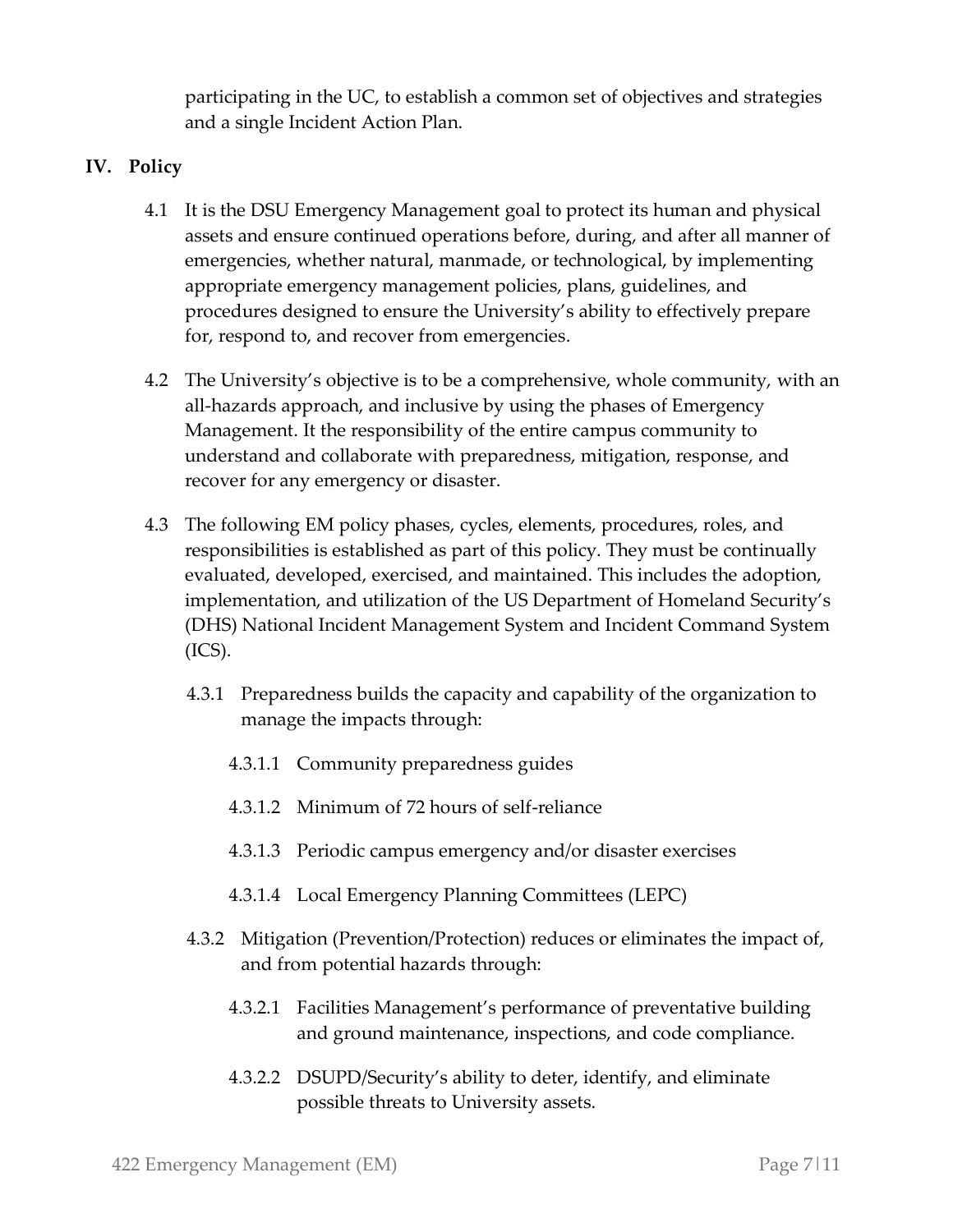- 4.3.2.3 Risk Management and Safety to evaluate, identify, assess and reduce potential risks to the university, including proper insurance coverage. Fire and life safety education, engineering, and enforcement through maintenance, inspections, testing, and code compliance.
- 4.3.2.4 Ongoing Threat and Hazards Identification and Risk Assessment (THIRA), including other analysis, reporting, audits and drills.
- 4.3.3 Response acts to stop on-going negative effects through:
	- 4.3.3.1 Emergency Alert System (EAS)
	- 4.3.3.2 Emergence Response Teams (ERT)
	- 4.3.3.3 DSU Police/Security Department (DSUPD)
	- 4.3.3.4 Community Emergence Response Team (CERT)
	- 4.3.3.5 Automatic Mutual Aid Agreements
	- 4.3.3.6 Emergency Operation Center (EOC)
	- 4.3.3.7 Use of NIMS/ICS
- 4.3.4 Recovery works to restore essential functions and return the organization to a new normal through:
	- 4.3.4.1 Continuity of Operations Plan (COOP)
	- 4.3.4.2 Insurance protection and compensation
	- 4.3.4.3 MOU's, including for back-up facilities
	- 4.3.4.4 Infrastructure redundancy/recovery IT/Power plant utilities
	- 4.3.4.5 Government Assistance: (Stafford Act)

#### **V. References**

- 5.1 Homeland Security Presidential Directive (HSPD) # 5
- 5.2 Homeland Security Presidential Directive (HSPD) #8
- 5.3 The Robert T. Stafford Disaster Relief and Emergency Assistance Act, as amended 42 USC 5121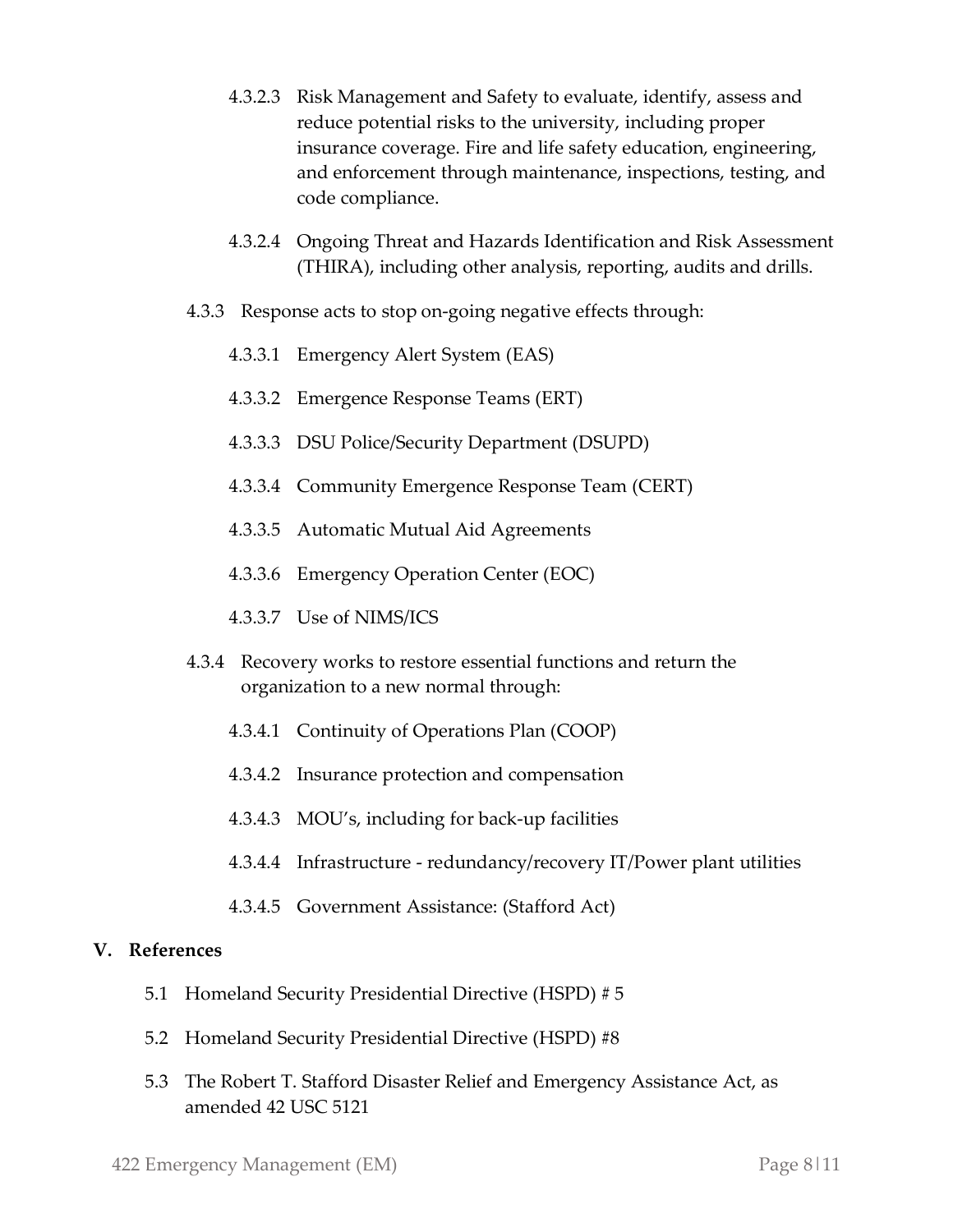- 5.4 Jeanne Clery Act
- 5.5 National Fire Protection Agency (NFPA) 1600 Standard on Disaster/emergency Management and Business Continuity Programs
- 5.6 FEMA National Disaster Response Framework (NDRF)
- 5.7 FEMA Comprehensive Preparedness Guide 101 Version
- 5.8 Utah Code Annotated, 63K, Chapter 4, Section 202, Emergency Management, Disaster Response and Recovery Act, Authority of chief executive officers of political subdivisions -- Ordering of evacuations
- 5.9 DSU EOP Promulgated 2014

#### **VI. Procedures**

- 6.1 Emergency Management Components and Procedures:
	- 6.1.1 Planning for Emergency Preparedness, Hazardous Mitigation, and Maintenance of Emergency Operation and Continuity Plans: DSU requires that all colleges/departments and units be prepared for emergencies, understand, and follow university-established plans. Furthermore, they are encouraged to develop plans for their individual and specific areas consistent with the larger university plan, and using the following:
	- 6.1.2 Community Disaster Preparedness Guide: Is a general preparedness guide for university stakeholders in times of emergency or disaster: [http://safety.wpdev.dixie.edu/wp](http://safety.wpdev.dixie.edu/wp-content/uploads/sites/48/2015/07/DSU-Community-Family-Preparedness-Plan-1.pdf)[content/uploads/sites/48/2015/07/DSU-Community-Family-](http://safety.wpdev.dixie.edu/wp-content/uploads/sites/48/2015/07/DSU-Community-Family-Preparedness-Plan-1.pdf)[Preparedness-Plan-1.pdf](http://safety.wpdev.dixie.edu/wp-content/uploads/sites/48/2015/07/DSU-Community-Family-Preparedness-Plan-1.pdf)
	- 6.1.3 Threat and Hazardous Mitigation: Assesses and ranks hazards, risks and vulnerabilities inherent to the university. With the intent to eliminate or reduce them.
	- 6.1.4 Emergency Operation Plan (EOP): Is the promulgated university plan document for emergency operations. It establishes and details emergency response policies and procedures, describes response organizations, and assigns tasks for emergencies occurring on campus. Its intent is to establish a comprehensive coordinated and consistent approach to EM. [http://safety.wpdev.dixie.edu/wp](http://safety.wpdev.dixie.edu/wp-content/uploads/sites/48/2016/03/DSU-EOP.pdf)[content/uploads/sites/48/2016/03/DSU-EOP.pdf](http://safety.wpdev.dixie.edu/wp-content/uploads/sites/48/2016/03/DSU-EOP.pdf)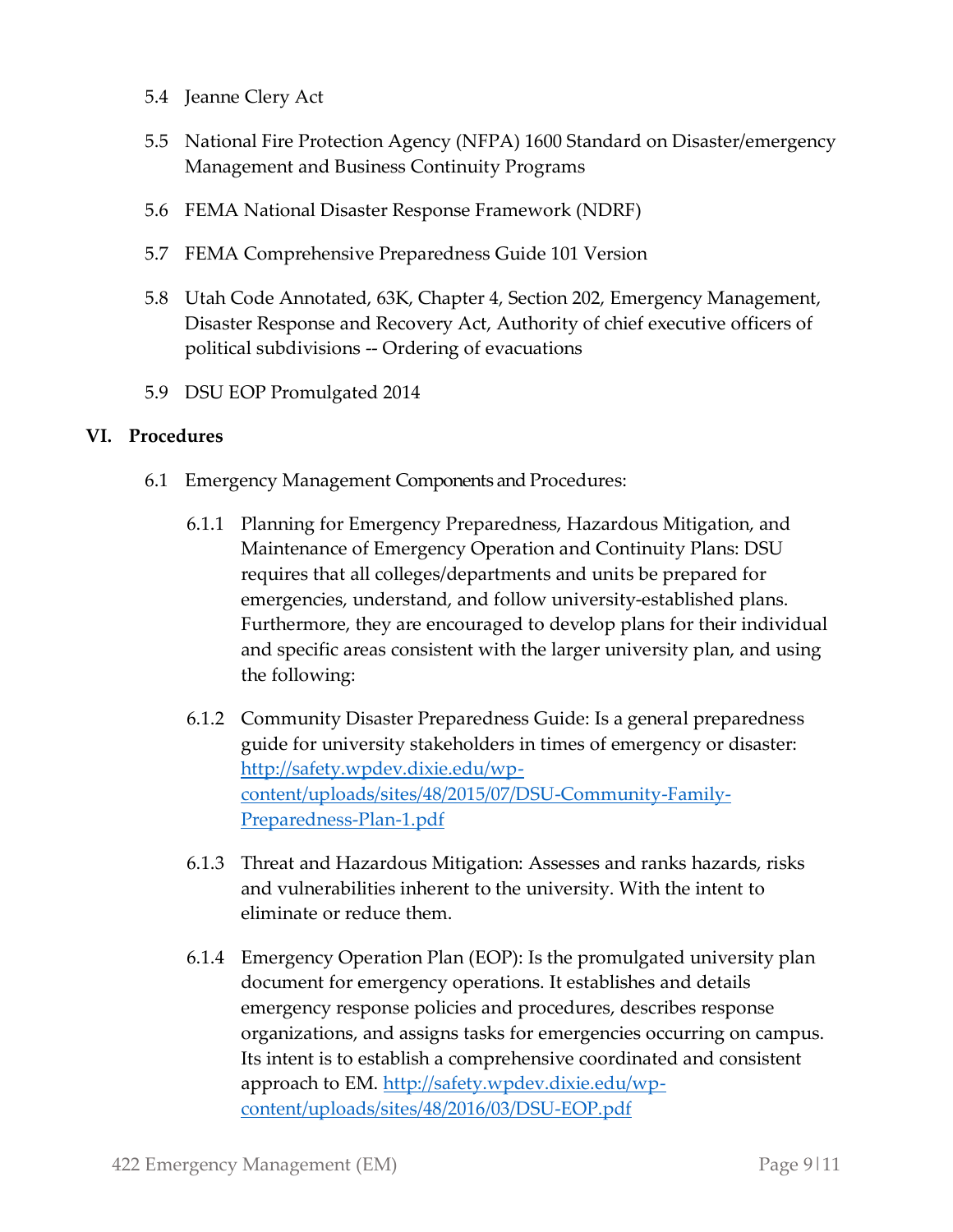- 6.1.5 Continuity of Operation (COOP): A Continuity plan identifies university mission-essential functions and details primary business operations and resources needed to satisfy functions during certain disruptive operation scenarios.
- 6.2 Training: A comprehensive training curriculum is an essential component in furthering the preparedness goals of the University's emergency management program. Based on their roles and responsibilities in University incident prepare/ mitigate/response/recovery, select designated personnel may be subject to participation in any or all of the following curricula:
	- 6.2.1 National Incident Management System (NIMS)
	- 6.2.2 Incident Command System (ICS)
	- 6.2.3 Continuity planning
	- 6.2.4 Community Emergency Response Team (CERT), and/or Emergency Building Coordination.
	- 6.2.5 Other training courses may be developed and offered to university staff on a periodic basis. Collaboration with key university departments and with assistance from other key departments coordinates the university's preparedness training program.
- 6.3 Activation and Operation: The University must maintain sufficient resource and staffing needs. It will also have trained designees who are able to activate and operate emergency actions. Through the following:
	- 6.3.1 Dixie Alert System (DAS): [https://safety.dixie.edu/emergency/dixie](https://safety.dixie.edu/emergency/dixie-alert-system/)[alert-system/](https://safety.dixie.edu/emergency/dixie-alert-system/)
	- 6.3.2 The following procedures are set forth in *Dixie State University Emergency Procedures* [\(https://safety.wpdev.dixie.edu/wp](https://safety.wpdev.dixie.edu/wp-content/uploads/sites/48/2015/07/Emergency-Procedures-booklet4.pdf)[content/uploads/sites/48/2015/07/Emergency-Procedures-booklet4.pdf\)](https://safety.wpdev.dixie.edu/wp-content/uploads/sites/48/2015/07/Emergency-Procedures-booklet4.pdf) in an effort for university resources to prepare, mitigate, respond, and recover from any emergency in a timely manner.
		- 6.3.2.1 At a minimum, the below specific emergency procedures have been adapted and will be evaluated and updated as needed.
			- 6.3.2.1.1 Acts of Violence (Active Shooter, Terrorism, Civil Disturbance, Crimes)
			- 6.3.2.1.2 Bloodborne Pathogens and Body Fluid Exposure